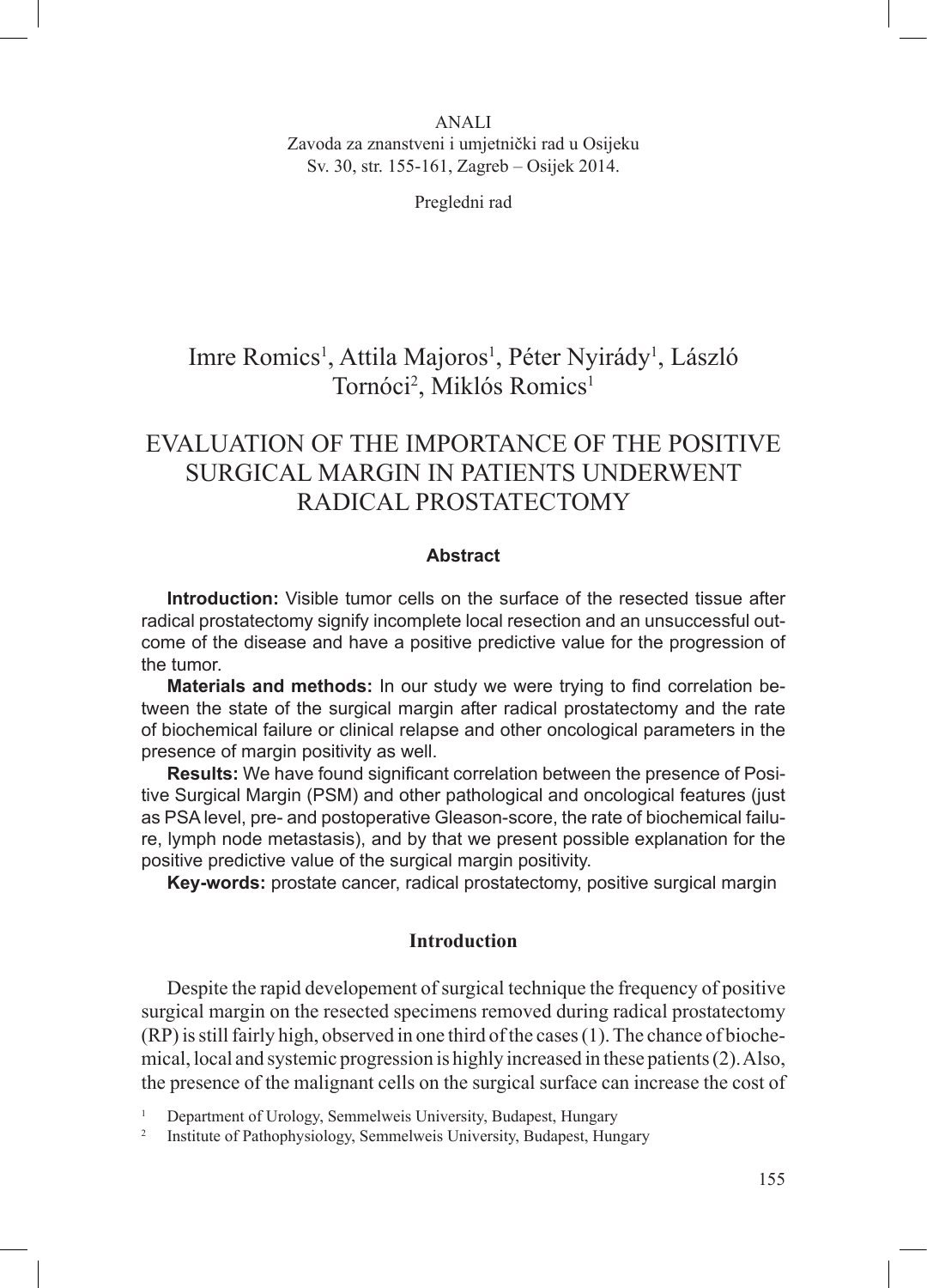treatment through the application of postoperative radio- and chemotherapy (3). The Positive Surgical Margin (PSM) can be described pathologically as , the presence of tumor cells on the surface of the specimen, where the incision has been made" (4). The malignant tissue reaching the surgical margin implies an inadequate removal of the tumor. International expertise state that the PSM is one of the predictors of tumor relapse after a radical prostatectomy. However, it is also known, that in cases where the Gleason-score is above 7 or the vesicles or the nodes have been infiltrated by malignant cells the diagnostic value of the PSM is irrelevant  $(5.6)$ .

The surgical margin positivity has two types: iatrogenic and non-iatrogenic. The operation of tumors located only inside the capsule of the prostate can create a positive surgical margin if the capsule is being cut or damaged (4). This also indicates, that with a wider dissection the appearance of margin positivity can be avoided. If a tumor is already showing extraprostatic spreading, and reaches the extraprostatic tissues or the side of the the specimen being removed in the operation, we are talking about a non-iatrogenic PSM. Both types, just as the extraprostatic spreading of a tumor, can be focal (in one point only) or extensive (7). Our goals were to find the connection between the state of the surgical margin and other pathological and oncological parameters based on the results of researches in this area. Also, we have tried to find out the predictive value of PSM regarding the relapse of the tumor.

## **Materials and methods**

417 radiacal prostatectomies have been performed in our department between January of 1998 and the late end of 2010, but in only 262 cases did we find a complete histological diagnoses we could apply in our study (table 1.). If the histological examination described cells being present in more then one point of the surgical margin of the specimen, or in only one point, but they are forming a cell line longer than two millimeters, the diagnosis was PSM.

#### **Results**

In 89 cases, out of 262, was the PSM recognizable (34%), in 173 patients  $(66\%$  - forming the NSM – negative surgical margin – group) the margin was clear of malignant cells. The the mean age of the PSM group was 64 years, the group of NSM's was 63,7.

Out of those 89 patients, whom surgical margin was infiltrated 29 had biochemical relaps (BCR) (33%), however, in only 38 NSM patients (out of 173) was found to develope the same type of condition (23%). The rate of BCR was significantly higher in the PSM group then in the NSM group ( $p = 0.036$ ).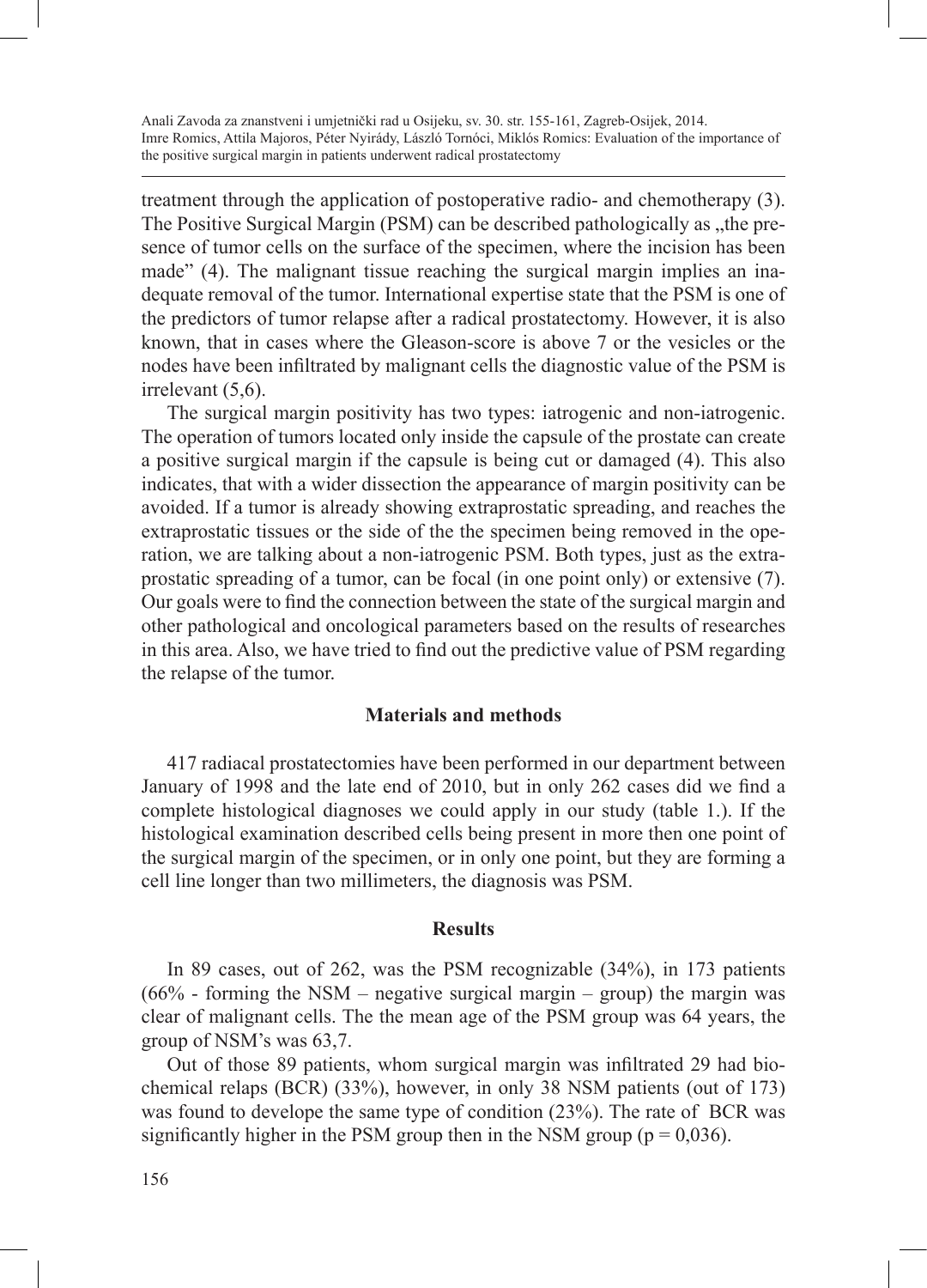Local recurrence was found in 5 cases in the PSM group (5,6%), and 14 within the patients with negative surgical margin  $(8,1\%)$ . (The difference is not significant.)

We have also looked into the differences between the histological features of the tumors in the two groups. As it was expected, in the PSM group, the pre- and postoperative Gleason-scores, more often then not, were higher than in the NSM group. The preoperative Gleason score was an average of 6,7 and 7,4 was the average of the postoperative Gleason-scores in the group of PSM. In turn, the values in the NSM group were 5,8 and 6,3. The difference between the scores within the groups are significant, considering a p value of 0,025 in the preoperative, and 0,013 in the postoperative Gleason-score averages. Also, there was a highly visible (and significant  $-p = 0.0001$ ) difference between the frequency of each tumor stages between the PSM and NSM groups (fig. 1.).

Furthermore we have observed a gross difference of quantity of lymph node metastases between the groups. In 14 cases (out of 89), where the malignant cells reached the surgical margin did we see infiltrated lymph nodes (12,3%). In the NSM group there was only one  $(0,005\%)$  ( $p = 0,0018$ ).

We have investigated the difference between preoperative PSA values of the two groups. The mean PSA value among the PSM patients was 17,3 ng/ml, and it was 11,2 ng/ml in the NSM group. The difference between these values is significant ( $p = 0.033$ ).

# **Discussion**

The incidence of margin positivity of the radical prostatectomy specimen, according to international sources, is varying widely. Papers in this topic mention rates between 5 and 43% (8,9,10) after open radical prostatectomies. This large deviation is due to the multifactorial nature of the appearance of the PSM in diverse group of patients. For example, if the average PSA level in a group of patients was low, the the rate of PSM was also lower, and vica versa. While our group of operated patients had an average PSA of 13,89 ng/ml, in many of the Western European articles it remains way below ten (11, 12). It means that our patients are in a more advanced stage at the time the operation is performed. Therefore the incidence of the PSM is expected to be higher. Thus it is perspicuous that the careful selection of the patients has a strong influence on the outcome of the state of the surgical margin, and on the possible recurrence of the tumor as well.

Also, it has to be considered, that the dimensional definition of the PSM is still not totally decleared. For that reason, it is possible, that some researchers define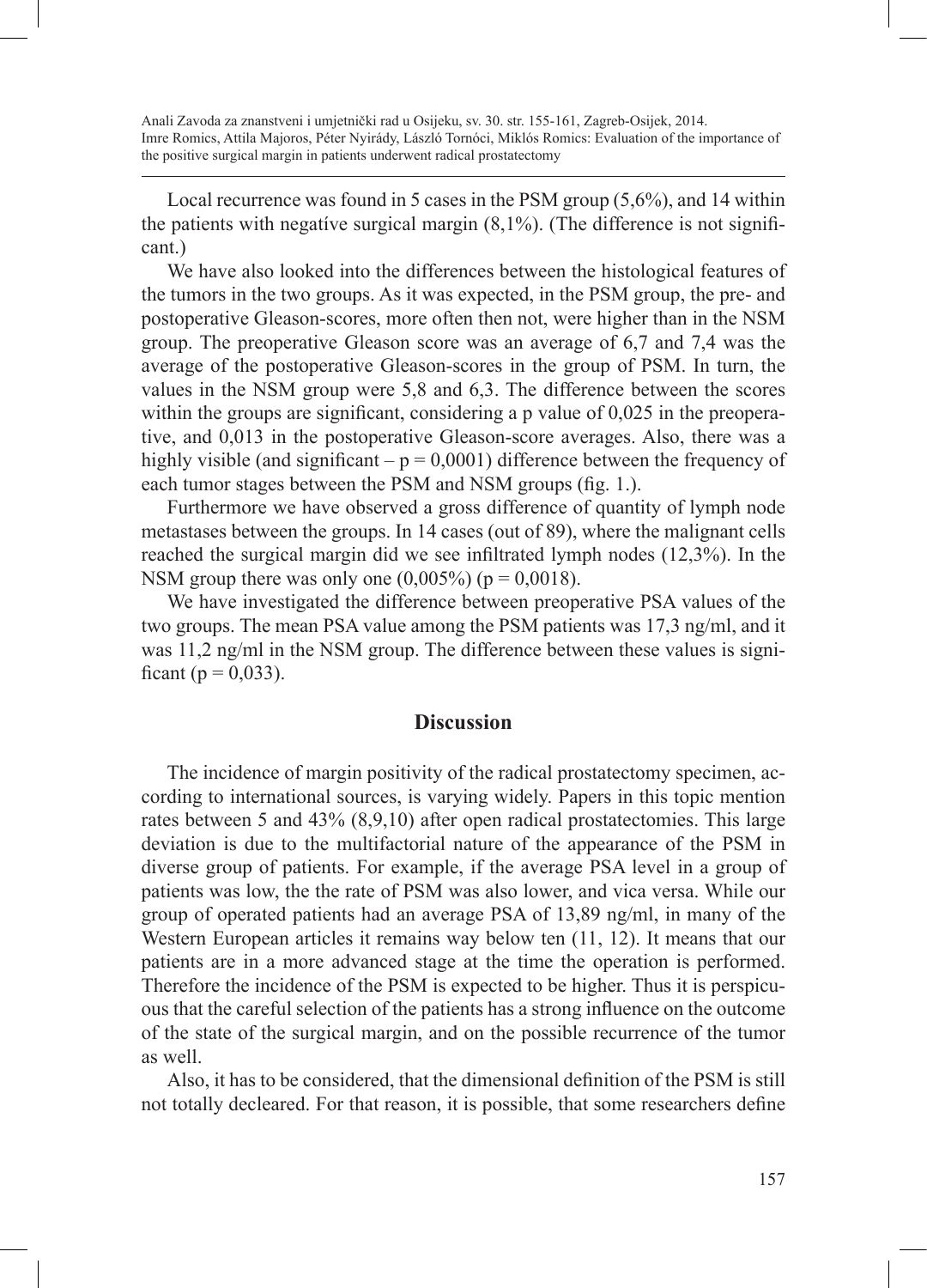PSM as we did (multifocal infiltration of the surgical margin, or monofocal with at least 2 millimeters of extension), and some others designate PSM a margin with even one cell on the line.

In our investigation we have found that the two groups of our (PSM and NSM) patients showed significant difference in the rate of BCR. Therefore it is safe to state that the surgical margin positivity has a positive predictive value of Biochemical Relapse ( $p = 0.036$ ).

The pre- and postoperative Gleason-scores were also significantly higher in the group of PSM patients. Furthermore, we have found a significant disparity in the dispersion of tumor stages in the PSM and NSM groups. Higher stages can commonly be associated with the likely appearance of the PSM. The same correlation can be found between the PSM and the commonness of lymph node infiltration: the PSM was more common in cases where malignant cells were visible in one or more nodes, then in the N0 stages ( $p = 0.0018$ ).

We did not find a significant difference between the groups in the number of clinical relapses ( $p = 0.49$ ). That proves that the emergence of metastases is a multifactorial incidence, and can not be explained by only the status of the surgical margin.

Comparing the preoperative PSA levels of the two groups we have also discovered a significant difference. As it is, we have confirmed the connection observed by other research groups, that the PSA level seen before RP correlates with the possible appearance of the PSM, since the patients in the PSM group had a much higher average of PSA (17,3 ng/ml) then the patients in the NSM group (11,2 ng/ml).

### **Conclusion**

Prostate carcinoma patients with unfavorable oncological and clinical results just as higher preoperative PSA level or Gleason-score are not just more difficult to treat, but they have more chance to develop a relapse than patients with more fortunate lab results. Also, in these cases there's more chance to find a specimen with positive surgical margin that just makes it more probable to come across tumor relapses in the future. Therefore it is essential to recognize these cases and to follow them more carefully than other patients with cancer, since patients with PSM require a closer and also longer follow-up than the patients with no malignant cells on the surgical surface of the resected specimen, namely the PSM increases the chance of relapse, and may raise the need for adjuvant radio- chemo-, or combined therapy. For this reason, our goal is to decrease the PSM ratio through gaining more experience in the separative surgical technique, refining optical dissectors and other tools (loops, headlights) as well.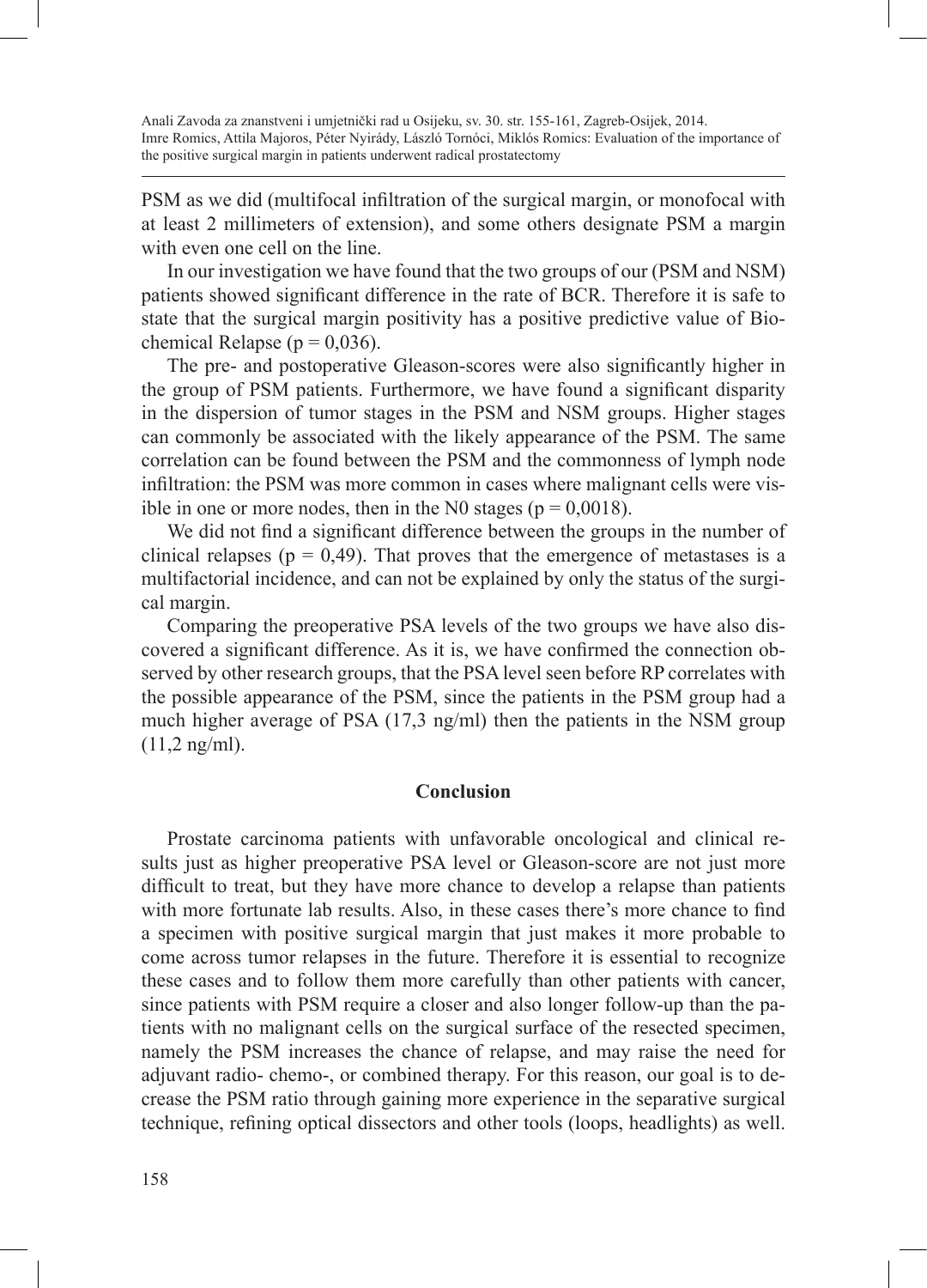We do have to acknowledge that there is a certain limitation on our study, since the short follow-up time does not make it possible to draw conclusions about the correlation of the clinical relapse, long-time survival and the PSM.

Glossary:

- PSA Prostate-specific antigen
- PSM Positive surgical margin
- NSM Negative surgical margin
- BCR Biochemical recurrence
- CR Clinical recurrence
- GS Gleason-score

| Parameters              | Patient (sum) | <b>PSM</b>       | <b>NSM</b>     |
|-------------------------|---------------|------------------|----------------|
| n (%)                   | 262 (100)     | 89 (34)          | 173 (66)       |
| PSA (average) (ng/ml)   | 13.9          | $17.3 + (-12.2)$ | 11.2<br>+/-9   |
| Gleason-score (preop.)  | 6.2           | $+/-1.7$<br>6.7  | $5.8 + (-1.4)$ |
| Gleason-score (postop.) | 7.2           | $+/-1.6$<br>7.4  | $6.3 + (-1.6)$ |
| <b>BCR</b>              | 67(25.6)      | 29 (33)          | 38 (23)        |
| <b>CR</b>               | 19 (7.35)     | 5(5.6)           | 14(8.1)        |
| Lymph node infiltration | 12 (4.6)      | 11(12.3)         | 1(0.5)         |

# TABLE 1.

*Pathological and oncological parameters of our patients* 





*The correlation between the margin status and the tumor stages. The frequency of the margin positivity is closely correlated with the stage of the carcinoma.*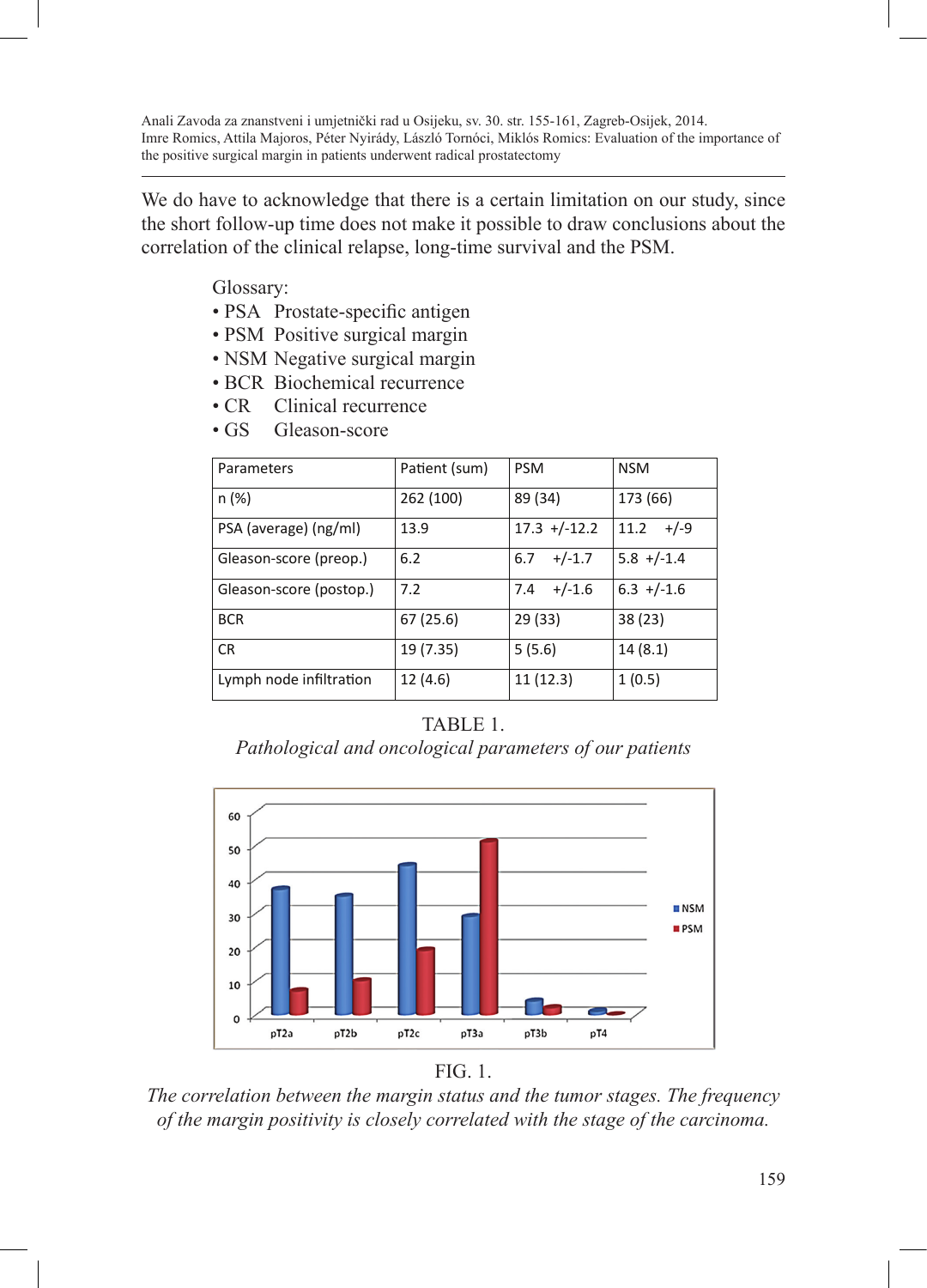#### **REFERENCES**

- 1. Freedland SJ, Aronson W, Presti Jr JC, et al. Should a positive surgical margin following radical prostatectomy be pathological stage T2 or T3? Results from the SEARCH database. J Urol 2003;169:2142–6.
- 2. Ofer Yossepowitch, Anders Bjartell, James A. Easthamc, Markus Graefen, Bertrand D. Guillonneau, Pierre I. Karakiewicz, Rodolfo Montironi, Franceso Montorsi; Positive Surgical Margins in Radical Prostatectomy: Outlining the Problem and Its Long-Term Consequences, European Urology 2009;55: 87–99
- 3. Hong YM, Hu JC, Paciorek AT, Knight SJ, Carroll PR. Impact of radical prostatectomy positive surgical margins on fear of cancer recurrence: results from CaPSURETM. Urol Oncol 2010; 28: 268–73
- 4. Epstein JI, Amin M, Boccon-Gibod L, et al. Prognostic factors and reporting of prostate carcinoma in radical prostatectomy and pelvic lymphadenectomy specimens, Scand J Urol Nephrol Suppl 2005; 216:34–63.
- 5. Matthew T. Gettman, M.D., Michael L. Blute, M.D., Radical prostatectomy: Does surgical technique influence margin control?, Urologic Oncology: Seminars and Original Investigations 28 (2010) 219–225
- 6. Stamey TA, McNeal JE, Yemoto CM, Sigal BM, Johnstone IM. Biological determinants of cancer progression in men with prostate cancer. JAMA 1999;281:1395–400.
- 7. D'Amico AV, Whittington R, Malkowicz SB, Schultz D, Schnall M, Tomaszewski JE, et al. A multivariate analysis of clinical and pathological factors that predict for prostate specific antigen failure after radical prostatectomy for prostate cancer. J Urol 1995;154:131–8.
- 8. Gettman MT, Blute ML. Critical comparison of laparoscopic, robotic, and open radical prostatectomy: Techniques, outcomes, and cost. Curr Urol Rep 2006;7:193–9.
- 9. Swindle P, Eastham JA, Ohori M, Kattan MW, Wheeler T, Maru N, et al. Do margins matter? The prognostic significance of positive surgical margins in radical prostatectomy specimens. J Urol2005;174:903–7.
- 10. Swindle PW, Kattan MW, Scardino PT. Markers and meaning of primary treatment failure. Urol Clin North Am 2003;30:377– 401.
- 11. Guillonneau B, Cathelineau X, Barret E, Rozet F, Vallancien G., Laparoscopic radical prostatectomy: technical and early oncological assessment of 40 operations. Eur Urol. 1999;36(1):14-20
- 12. Jianqing Zhang, MD, Kevin R. Loughlin, The Role of Endorectal Coil MRI in the management of patients with prostate cancer and in determining radical prostatectomy surgical margin status: A report of a single surgeon's practice, Urology. 2007 June; 69(6): 1134–1137.
- 13. Graefen M, Noldus J, Pichlmeier U, et al. Early prostatespecific antigen relapse after radical retropubic prostatectomy prediction on the basis of preoperative and postoperative tumor characteristics. Eur Urol 1999;36:21–30.
- 14. Kausik SJ, Blute ML, Sebo TJ, et al. Prognostic significance of positive surgical margins in patients with extraprostatic carcinoma after radical prostatectomy. Cancer 2002;95:1215–19.
- 15. Swindle P, Eastham JA, Ohori M, Kattan MW, Wheeler T, Maru N, et al. Do margins matter? The prognostic significance of positive surgical margins in radical prostatectomy specimens. J Urol 2005; 174: 903-907.
- 16. Cheng L, Darson MF, Bergstralh EJ, et al. Correlation of margin status and extraprostatic extension with progression of prostate carcinoma. Cancer. 1999;86:1775-1782.
- 17. Fadi Brimo, Alan W. Partin, and Jonathan I. Epstein, Tumor Grade at Margins of Resection in Radical Prostatectomy Specimens Is an Independent Predictor of Prognosis, UROLOGY 76:1206–1211, 2010.